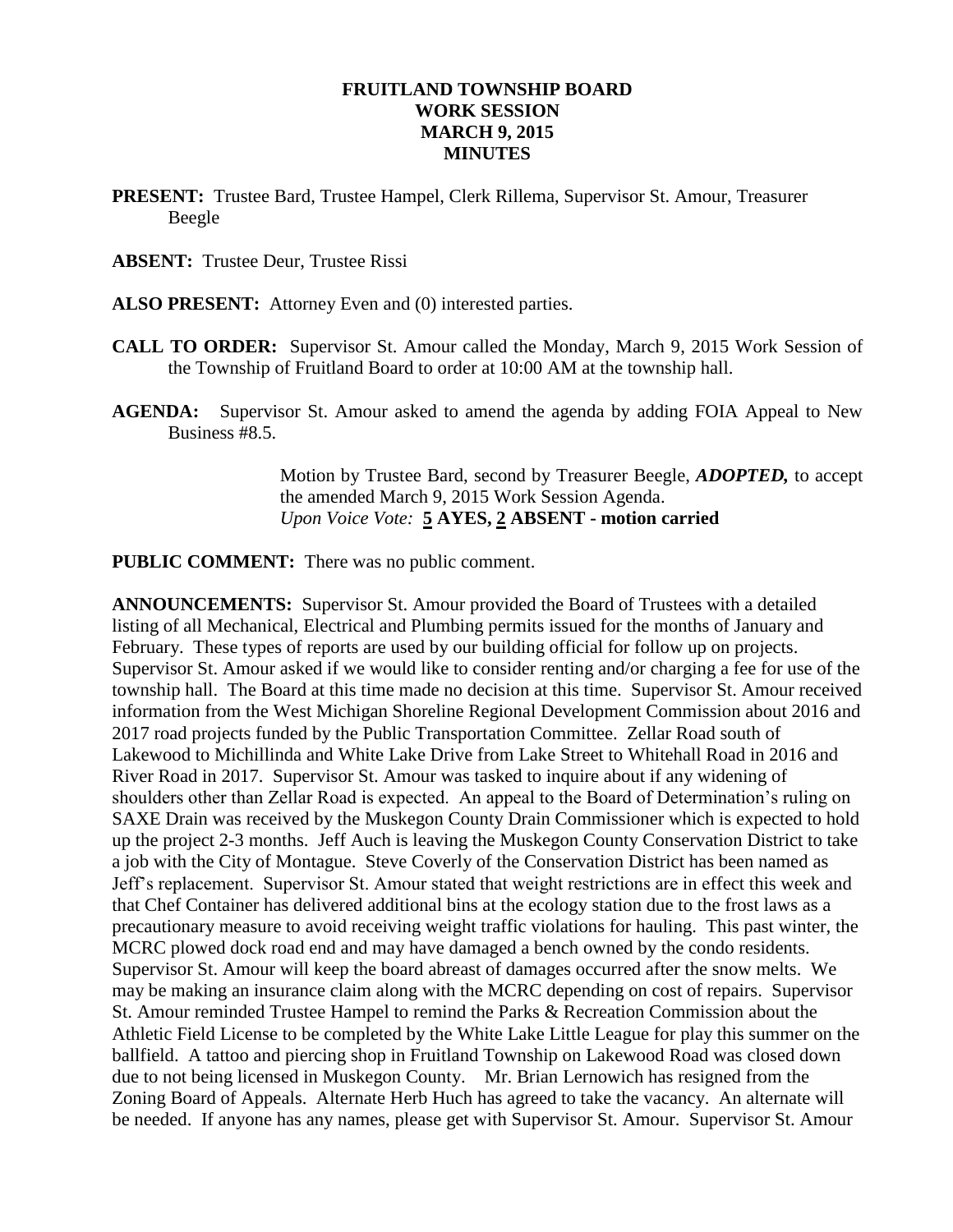### FRUITLAND TOWNSHIP MARCH 9, 2015 WORK SESSION MINUTES

received information that the Drain Commissioner has hired an engineer to look at the Partridge Drain. Concern of no communication continues. Supervisor St. Amour met with a representative of Consumers Power to change over lighting in the township which would be funded partially by Consumers Energy and Fruitland Township. A cost savings could be seen within 2 years time.

# **OLD BUSINESS:**

1. 2015-16 Fiscal Years Proposed Budget – Supervisor St. Amour stated that the adoption meeting is scheduled for March 31, 2015 at 10:00 AM. A new Resolution for Trustee salaries will be presented at the Regular meeting with their current rate. Supervisor St. Amour received the quote for the PINS program of \$43,838.53 but is awaiting information for additional coverage ideas going forward. Supervisor St. Amour stated that he has left the line item for Joint Planning Commission 101-101-801.003 but suggested that he write a letter informing them that we would like a breakdown of how renewing our membership continues to benefit the township. The Board of Trustees okayed him to write the letter. Supervisor St. Amour explained that he has not added the improvements requested by the Parks & Recreation Commission for Duck Lake Park for the budget due to lack of support. Until a plan is developed for that area, no future monies for improvements will be allocated there.

## **NEW BUSINESS:**

- 1. 2014-15 February Budget Amendments Clerk Rillema explained the listing of amendments necessary for February 2015. A motion will be presented at the Regular meeting for approving of such.
- 2. Scrap Tire Grant Supervisor St. Amour stated that the Five Township Scrap Tire grant was awarded to us once again. No date of when the event will occur was available.
- 3. Sustainability Center Stakeholders Strategic Planning Session Supervisor St. Amour will be attending a meeting with members of the Sustainability Center on Wednesday, March 11. They have requested a letter of support from Fruitland Township for the P2 grant application they are applying for in the amount of \$190,000.00 which would fund some improvements and feasibility study of combining transfer stations at a Whitehall Road site for Dalton and Fruitland Townships. The Board of Trustees okayed the Supervisor to write a letter of support.
- 4. Computer Purchase Clerk Rillema explained that her computer had a bad motherboard and required replacement at a cost of \$625.00 by IT Right. A motion will be presented at the Regular meeting for the purchase of a new computer.
- 5. Board of Review Alternate Supervisor St. Amour stated that two members of the Board of Review are unable to fulfill their duties for the March Board of Review. Leonard Noel who has served in that capacity offered to help.

Motion by Trustee Bard, second by Treasurer Beegle, *ADOPTED,* to authorize Leonard Noel as an alternate member to the Board of Review with a term ending December 31, 2015.